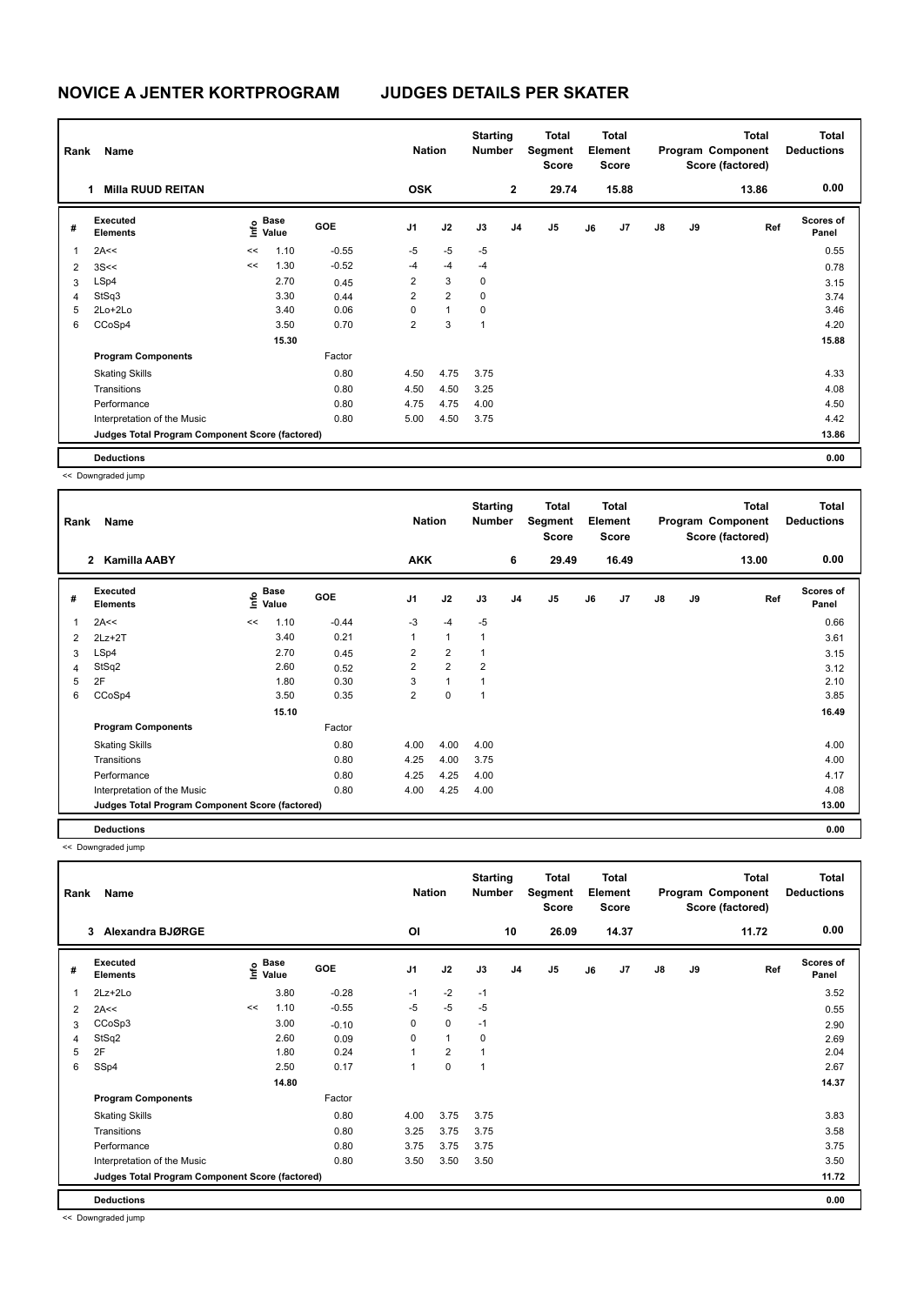| Rank           | Name                                            |    |                                  |            | <b>Nation</b>  |              | <b>Starting</b><br><b>Number</b> |                | <b>Total</b><br>Segment<br><b>Score</b> |    | Total<br>Element<br><b>Score</b> |               |    | Total<br>Program Component<br>Score (factored) | <b>Total</b><br><b>Deductions</b> |
|----------------|-------------------------------------------------|----|----------------------------------|------------|----------------|--------------|----------------------------------|----------------|-----------------------------------------|----|----------------------------------|---------------|----|------------------------------------------------|-----------------------------------|
|                | 4 Kaia KLEVEN                                   |    |                                  |            | <b>TSK</b>     |              |                                  | 3              | 25.49                                   |    | 13.69                            |               |    | 11.80                                          | 0.00                              |
| #              | Executed<br><b>Elements</b>                     |    | <b>Base</b><br>e Base<br>⊆ Value | <b>GOE</b> | J <sub>1</sub> | J2           | J3                               | J <sub>4</sub> | J <sub>5</sub>                          | J6 | J <sub>7</sub>                   | $\mathsf{J}8$ | J9 | Ref                                            | <b>Scores of</b><br>Panel         |
| $\overline{1}$ | 2A<<                                            | << | 1.10                             | $-0.44$    | $-5$           | $-3$         | $-4$                             |                |                                         |    |                                  |               |    |                                                | 0.66                              |
| 2              | $2Lz+2Lo$                                       |    | 3.80                             | $-0.35$    | $-1$           | $-2$         | $-2$                             |                |                                         |    |                                  |               |    |                                                | 3.45                              |
| 3              | SSp2                                            |    | 1.60                             | 0.11       | 1              | $\mathbf{1}$ | 0                                |                |                                         |    |                                  |               |    |                                                | 1.71                              |
| 4              | 2F                                              |    | 1.80                             | $-0.06$    | 0              | $\mathbf 0$  | $-1$                             |                |                                         |    |                                  |               |    |                                                | 1.74                              |
| 5              | StSq2                                           |    | 2.60                             | 0.26       | 1              | $\mathbf{1}$ | 1                                |                |                                         |    |                                  |               |    |                                                | 2.86                              |
| 6              | FCCoSp4                                         |    | 3.50                             | $-0.23$    | 0              | $\mathbf 0$  | $-2$                             |                |                                         |    |                                  |               |    |                                                | 3.27                              |
|                |                                                 |    | 14.40                            |            |                |              |                                  |                |                                         |    |                                  |               |    |                                                | 13.69                             |
|                | <b>Program Components</b>                       |    |                                  | Factor     |                |              |                                  |                |                                         |    |                                  |               |    |                                                |                                   |
|                | <b>Skating Skills</b>                           |    |                                  | 0.80       | 4.00           | 4.00         | 3.75                             |                |                                         |    |                                  |               |    |                                                | 3.92                              |
|                | Transitions                                     |    |                                  | 0.80       | 3.50           | 3.75         | 3.50                             |                |                                         |    |                                  |               |    |                                                | 3.58                              |
|                | Performance                                     |    |                                  | 0.80       | 3.75           | 3.75         | 3.50                             |                |                                         |    |                                  |               |    |                                                | 3.67                              |
|                | Interpretation of the Music                     |    |                                  | 0.80       | 3.50           | 3.75         | 3.50                             |                |                                         |    |                                  |               |    |                                                | 3.58                              |
|                | Judges Total Program Component Score (factored) |    |                                  |            |                |              |                                  |                |                                         |    |                                  |               |    |                                                | 11.80                             |
|                | <b>Deductions</b>                               |    |                                  |            |                |              |                                  |                |                                         |    |                                  |               |    |                                                | 0.00                              |

<< Downgraded jump

| Rank           | Name                                            |    |                                  |            | <b>Nation</b> |              | <b>Starting</b><br><b>Number</b> |                | Total<br>Segment<br><b>Score</b> |    | <b>Total</b><br>Element<br><b>Score</b> |               |    | <b>Total</b><br>Program Component<br>Score (factored) | <b>Total</b><br><b>Deductions</b> |
|----------------|-------------------------------------------------|----|----------------------------------|------------|---------------|--------------|----------------------------------|----------------|----------------------------------|----|-----------------------------------------|---------------|----|-------------------------------------------------------|-----------------------------------|
|                | Johanna Høiseth ULVEBNE<br>5                    |    |                                  |            | OI            |              |                                  | 4              | 24.83                            |    | 13.91                                   |               |    | 10.92                                                 | 0.00                              |
| #              | Executed<br><b>Elements</b>                     |    | <b>Base</b><br>o Base<br>⊆ Value | <b>GOE</b> | J1            | J2           | J3                               | J <sub>4</sub> | J <sub>5</sub>                   | J6 | J <sub>7</sub>                          | $\mathsf{J}8$ | J9 | Ref                                                   | <b>Scores of</b><br>Panel         |
| 1              | $2Lz+2T$                                        |    | 3.40                             | $-0.35$    | $-1$          | $-2$         | $-2$                             |                |                                  |    |                                         |               |    |                                                       | 3.05                              |
| 2              | 2A<<                                            | << | 1.10                             | $-0.55$    | $-5$          | $-5$         | $-5$                             |                |                                  |    |                                         |               |    |                                                       | 0.55                              |
| 3              | StSq2                                           |    | 2.60                             | 0.17       |               | $\mathbf{1}$ | 0                                |                |                                  |    |                                         |               |    |                                                       | 2.77                              |
| $\overline{4}$ | SSp3                                            |    | 2.10                             | 0.14       |               | 0            | 1                                |                |                                  |    |                                         |               |    |                                                       | 2.24                              |
| 5              | 2F                                              |    | 1.80                             | 0.00       | $\Omega$      | 0            | 0                                |                |                                  |    |                                         |               |    |                                                       | 1.80                              |
| 6              | CCoSp4                                          |    | 3.50                             | 0.00       | 1             | 0            | $-1$                             |                |                                  |    |                                         |               |    |                                                       | 3.50                              |
|                |                                                 |    | 14.50                            |            |               |              |                                  |                |                                  |    |                                         |               |    |                                                       | 13.91                             |
|                | <b>Program Components</b>                       |    |                                  | Factor     |               |              |                                  |                |                                  |    |                                         |               |    |                                                       |                                   |
|                | <b>Skating Skills</b>                           |    |                                  | 0.80       | 3.50          | 3.50         | 3.50                             |                |                                  |    |                                         |               |    |                                                       | 3.50                              |
|                | Transitions                                     |    |                                  | 0.80       | 3.25          | 3.25         | 3.50                             |                |                                  |    |                                         |               |    |                                                       | 3.33                              |
|                | Performance                                     |    |                                  | 0.80       | 3.50          | 3.50         | 3.50                             |                |                                  |    |                                         |               |    |                                                       | 3.50                              |
|                | Interpretation of the Music                     |    |                                  | 0.80       | 3.25          | 3.25         | 3.50                             |                |                                  |    |                                         |               |    |                                                       | 3.33                              |
|                | Judges Total Program Component Score (factored) |    |                                  |            |               |              |                                  |                |                                  |    |                                         |               |    |                                                       | 10.92                             |
|                | <b>Deductions</b>                               |    |                                  |            |               |              |                                  |                |                                  |    |                                         |               |    |                                                       | 0.00                              |

<< Downgraded jump ! Not clear edge

| Rank | Name                                            |      |               |            | <b>Nation</b>  |                | <b>Starting</b><br><b>Number</b> |                | Total<br>Segment<br>Score |    | Total<br>Element<br><b>Score</b> |               |    | <b>Total</b><br>Program Component<br>Score (factored) | Total<br><b>Deductions</b> |
|------|-------------------------------------------------|------|---------------|------------|----------------|----------------|----------------------------------|----------------|---------------------------|----|----------------------------------|---------------|----|-------------------------------------------------------|----------------------------|
|      | 6 Ine OLSTAD                                    |      |               |            | <b>AKK</b>     |                |                                  | 9              | 24.17                     |    | 12.23                            |               |    | 12.94                                                 | 1.00                       |
| #    | Executed<br><b>Elements</b>                     | ١nfo | Base<br>Value | <b>GOE</b> | J <sub>1</sub> | J2             | J3                               | J <sub>4</sub> | J <sub>5</sub>            | J6 | J7                               | $\mathsf{J}8$ | J9 | Ref                                                   | Scores of<br>Panel         |
|      | 2A<<                                            | <<   | 1.10          | $-0.55$    | $-5$           | $-5$           | $-5$                             |                |                           |    |                                  |               |    |                                                       | 0.55                       |
| 2    | $2F+2T$                                         |      | 3.10          | 0.12       | 0              | $\mathbf{1}$   | 1                                |                |                           |    |                                  |               |    |                                                       | 3.22                       |
| 3    | SSp2                                            |      | 1.60          | $-0.05$    | 0              | $\mathbf 0$    | $-1$                             |                |                           |    |                                  |               |    |                                                       | 1.55                       |
| 4    | 2Lz                                             |      | 2.10          | $-1.05$    | $-5$           | $-5$           | $-5$                             |                |                           |    |                                  |               |    |                                                       | 1.05                       |
| 5    | CCoSp3                                          |      | 3.00          | 0.00       | 0              | $\mathbf 0$    | 0                                |                |                           |    |                                  |               |    |                                                       | 3.00                       |
| 6    | StSq2                                           |      | 2.60          | 0.26       | 1              | $\overline{1}$ | 1                                |                |                           |    |                                  |               |    |                                                       | 2.86                       |
|      |                                                 |      | 13.50         |            |                |                |                                  |                |                           |    |                                  |               |    |                                                       | 12.23                      |
|      | <b>Program Components</b>                       |      |               | Factor     |                |                |                                  |                |                           |    |                                  |               |    |                                                       |                            |
|      | <b>Skating Skills</b>                           |      |               | 0.80       | 4.25           | 4.25           | 4.00                             |                |                           |    |                                  |               |    |                                                       | 4.17                       |
|      | Transitions                                     |      |               | 0.80       | 4.25           | 4.25           | 3.75                             |                |                           |    |                                  |               |    |                                                       | 4.08                       |
|      | Performance                                     |      |               | 0.80       | 4.00           | 4.25           | 3.75                             |                |                           |    |                                  |               |    |                                                       | 4.00                       |
|      | Interpretation of the Music                     |      |               | 0.80       | 4.00           | 4.00           | 3.75                             |                |                           |    |                                  |               |    |                                                       | 3.92                       |
|      | Judges Total Program Component Score (factored) |      |               |            |                |                |                                  |                |                           |    |                                  |               |    |                                                       | 12.94                      |
|      | <b>Deductions</b>                               |      | Falls:        | $-1.00$    |                |                |                                  |                |                           |    |                                  |               |    |                                                       | $-1.00$                    |

<< Downgraded jump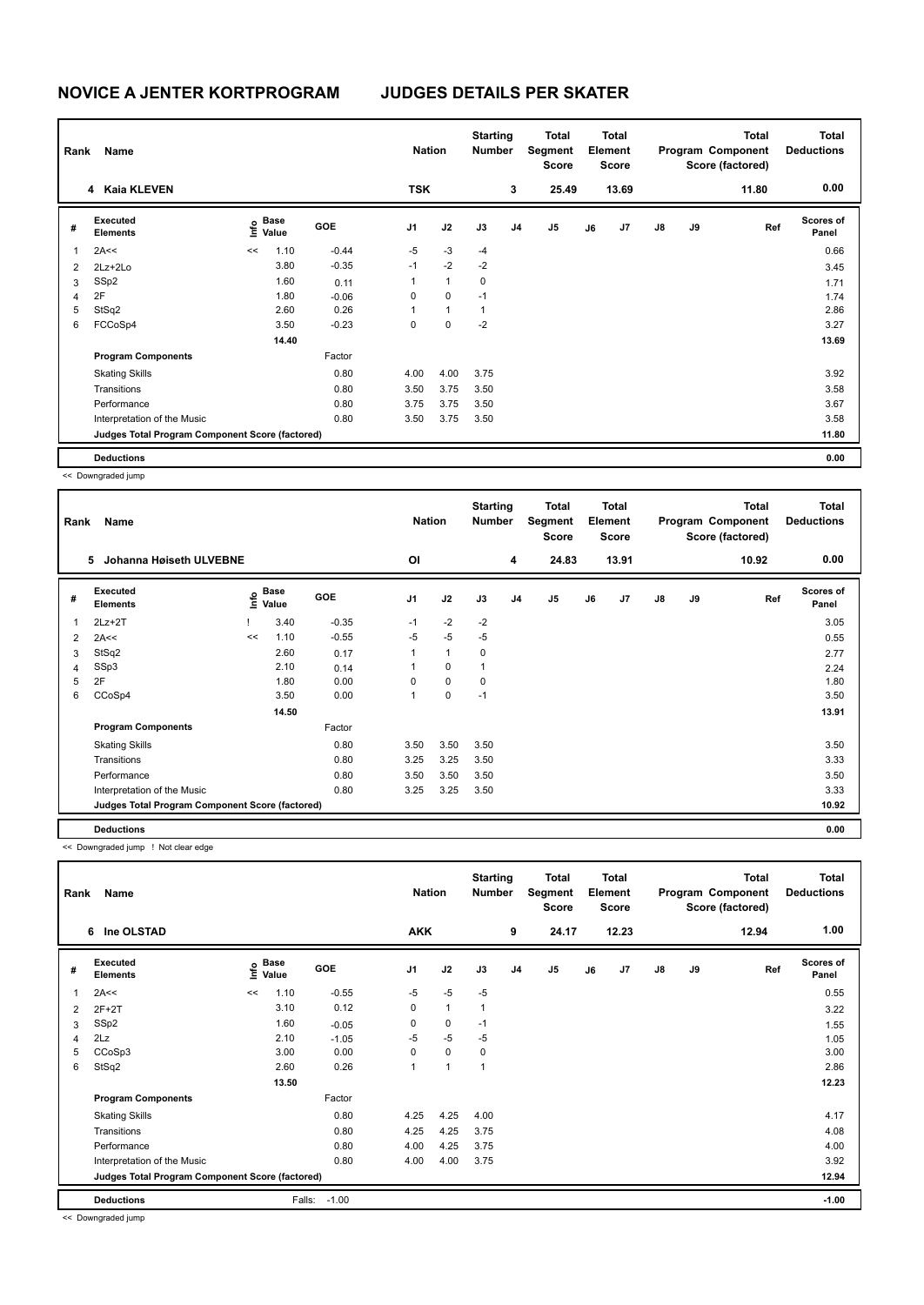| Rank           | Name                                            |         |               |            | <b>Nation</b>  |                | <b>Starting</b><br><b>Number</b> |                | <b>Total</b><br>Segment<br><b>Score</b> |    | <b>Total</b><br>Element<br><b>Score</b> |               |    | <b>Total</b><br>Program Component<br>Score (factored) | <b>Total</b><br><b>Deductions</b> |
|----------------|-------------------------------------------------|---------|---------------|------------|----------------|----------------|----------------------------------|----------------|-----------------------------------------|----|-----------------------------------------|---------------|----|-------------------------------------------------------|-----------------------------------|
|                | <b>Maja QVORTRUP</b><br>7                       |         |               |            | <b>IKK</b>     |                |                                  | 11             | 22.85                                   |    | 10.61                                   |               |    | 12.74                                                 | 0.50                              |
| #              | Executed<br><b>Elements</b>                     | lnfo    | Base<br>Value | <b>GOE</b> | J <sub>1</sub> | J2             | J3                               | J <sub>4</sub> | J <sub>5</sub>                          | J6 | J <sub>7</sub>                          | $\mathsf{J}8$ | J9 | Ref                                                   | Scores of<br>Panel                |
| 1              | 2A<<                                            | <<      | 1.10          | $-0.44$    | $-4$           | $-4$           | $-4$                             |                |                                         |    |                                         |               |    |                                                       | 0.66                              |
| $\overline{2}$ | StSq2                                           |         | 2.60          | 0.35       | $\mathbf{1}$   | $\overline{2}$ | 1                                |                |                                         |    |                                         |               |    |                                                       | 2.95                              |
| 3              | SSp2                                            |         | 1.60          | 0.00       | 0              | $\mathbf 0$    | 0                                |                |                                         |    |                                         |               |    |                                                       | 1.60                              |
| $\overline{4}$ | 3S<+COMBO                                       | $\prec$ | 3.23          | $-1.62$    | $-5$           | $-5$           | $-5$                             |                |                                         |    |                                         |               |    |                                                       | 1.61                              |
| 5              | 2F                                              |         | 1.80          | 0.06       | 0              | $\mathbf{1}$   | 0                                |                |                                         |    |                                         |               |    |                                                       | 1.86                              |
| 6              | CCoSp1                                          |         | 2.00          | $-0.07$    | 0              | 0              | $-1$                             |                |                                         |    |                                         |               |    |                                                       | 1.93                              |
|                |                                                 |         | 12.33         |            |                |                |                                  |                |                                         |    |                                         |               |    |                                                       | 10.61                             |
|                | <b>Program Components</b>                       |         |               | Factor     |                |                |                                  |                |                                         |    |                                         |               |    |                                                       |                                   |
|                | <b>Skating Skills</b>                           |         |               | 0.80       | 4.25           | 4.25           | 4.00                             |                |                                         |    |                                         |               |    |                                                       | 4.17                              |
|                | Transitions                                     |         |               | 0.80       | 3.75           | 4.00           | 3.75                             |                |                                         |    |                                         |               |    |                                                       | 3.83                              |
|                | Performance                                     |         |               | 0.80       | 4.00           | 4.50           | 4.00                             |                |                                         |    |                                         |               |    |                                                       | 4.17                              |
|                | Interpretation of the Music                     |         |               | 0.80       | 3.75           | 3.75           | 3.75                             |                |                                         |    |                                         |               |    |                                                       | 3.75                              |
|                | Judges Total Program Component Score (factored) |         |               |            |                |                |                                  |                |                                         |    |                                         |               |    |                                                       | 12.74                             |
|                | <b>Deductions</b>                               |         | Falls:        | $-0.50$    |                |                |                                  |                |                                         |    |                                         |               |    |                                                       | $-0.50$                           |

< Under-rotated jump << Downgraded jump

| Rank           | Name                                            |    |                                  |         | <b>Nation</b>  |             | <b>Starting</b><br><b>Number</b> |                | Total<br>Segment<br>Score |    | <b>Total</b><br>Element<br>Score |               |    | <b>Total</b><br>Program Component<br>Score (factored) | <b>Total</b><br><b>Deductions</b> |
|----------------|-------------------------------------------------|----|----------------------------------|---------|----------------|-------------|----------------------------------|----------------|---------------------------|----|----------------------------------|---------------|----|-------------------------------------------------------|-----------------------------------|
|                | <b>Esther ADADE</b><br>8                        |    |                                  |         | LIL            |             |                                  | 5              | 22.27                     |    | 12.21                            |               |    | 10.56                                                 | 0.50                              |
| #              | Executed<br><b>Elements</b>                     |    | <b>Base</b><br>o Base<br>⊆ Value | GOE     | J <sub>1</sub> | J2          | J3                               | J <sub>4</sub> | J <sub>5</sub>            | J6 | J <sub>7</sub>                   | $\mathsf{J}8$ | J9 | Ref                                                   | <b>Scores of</b><br>Panel         |
| 1              | 2A<<                                            | << | 1.10                             | $-0.55$ | $-5$           | $-5$        | $-5$                             |                |                           |    |                                  |               |    |                                                       | 0.55                              |
| $\overline{2}$ | CCoSp4                                          |    | 3.50                             | 0.00    | 0              | $\mathbf 0$ | 0                                |                |                           |    |                                  |               |    |                                                       | 3.50                              |
| 3              | 2F<<                                            | << | 0.50                             | $-0.25$ | $-5$           | $-5$        | $-5$                             |                |                           |    |                                  |               |    |                                                       | 0.25                              |
| $\overline{4}$ | $2Lz+2T$                                        |    | 3.40                             | $-0.14$ | $-2$           | $\mathbf 0$ | 0                                |                |                           |    |                                  |               |    |                                                       | 3.26                              |
| 5              | StSq2                                           |    | 2.60                             | $-0.26$ | $-2$           | $-1$        | 0                                |                |                           |    |                                  |               |    |                                                       | 2.34                              |
| 6              | SSp3                                            |    | 2.10                             | 0.21    | 2              | 1           | 0                                |                |                           |    |                                  |               |    |                                                       | 2.31                              |
|                |                                                 |    | 13.20                            |         |                |             |                                  |                |                           |    |                                  |               |    |                                                       | 12.21                             |
|                | <b>Program Components</b>                       |    |                                  | Factor  |                |             |                                  |                |                           |    |                                  |               |    |                                                       |                                   |
|                | <b>Skating Skills</b>                           |    |                                  | 0.80    | 3.50           | 3.50        | 3.25                             |                |                           |    |                                  |               |    |                                                       | 3.42                              |
|                | Transitions                                     |    |                                  | 0.80    | 3.00           | 3.50        | 3.00                             |                |                           |    |                                  |               |    |                                                       | 3.17                              |
|                | Performance                                     |    |                                  | 0.80    | 3.50           | 3.50        | 3.25                             |                |                           |    |                                  |               |    |                                                       | 3.42                              |
|                | Interpretation of the Music                     |    |                                  | 0.80    | 3.25           | 3.25        | 3.00                             |                |                           |    |                                  |               |    |                                                       | 3.17                              |
|                | Judges Total Program Component Score (factored) |    |                                  |         |                |             |                                  |                |                           |    |                                  |               |    |                                                       | 10.56                             |
|                | <b>Deductions</b>                               |    | Falls:                           | $-0.50$ |                |             |                                  |                |                           |    |                                  |               |    |                                                       | $-0.50$                           |

<< Downgraded jump

| Rank | Name                                            |    |                                         |            | <b>Nation</b>  |                | <b>Starting</b><br><b>Number</b> |                | <b>Total</b><br>Segment<br><b>Score</b> |    | <b>Total</b><br>Element<br>Score |               |    | <b>Total</b><br>Program Component<br>Score (factored) | <b>Total</b><br><b>Deductions</b> |
|------|-------------------------------------------------|----|-----------------------------------------|------------|----------------|----------------|----------------------------------|----------------|-----------------------------------------|----|----------------------------------|---------------|----|-------------------------------------------------------|-----------------------------------|
|      | <b>Victoria-Therese BJUNE</b><br>9              |    |                                         |            | SSK            |                |                                  | 8              | 21.60                                   |    | 12.66                            |               |    | 8.94                                                  | 0.00                              |
| #    | Executed<br><b>Elements</b>                     |    | $\mathbf{e}$ Base<br>$\mathbf{e}$ Value | <b>GOE</b> | J <sub>1</sub> | J2             | J3                               | J <sub>4</sub> | J <sub>5</sub>                          | J6 | J7                               | $\mathsf{J}8$ | J9 | Ref                                                   | Scores of<br>Panel                |
|      | 2Lo+2Lo                                         |    | 3.40                                    | $-0.17$    | $-1$           | $-1$           | $-1$                             |                |                                         |    |                                  |               |    |                                                       | 3.23                              |
| 2    | 2A<<                                            | << | 1.10                                    | $-0.48$    | $-4$           | $-4$           | $-5$                             |                |                                         |    |                                  |               |    |                                                       | 0.62                              |
| 3    | CCoSp4                                          |    | 3.50                                    | 0.12       | 1              | $\mathbf{1}$   | $-1$                             |                |                                         |    |                                  |               |    |                                                       | 3.62                              |
| 4    | StSq1                                           |    | 1.80                                    | $-0.18$    | $-1$           | $-1$           | $-1$                             |                |                                         |    |                                  |               |    |                                                       | 1.62                              |
| 5    | 2F                                              |    | 1.80                                    | 0.06       | 0              | $\overline{1}$ | 0                                |                |                                         |    |                                  |               |    |                                                       | 1.86                              |
| 6    | SSp2                                            |    | 1.60                                    | 0.11       | 1              | 1              | 0                                |                |                                         |    |                                  |               |    |                                                       | 1.71                              |
|      |                                                 |    | 13.20                                   |            |                |                |                                  |                |                                         |    |                                  |               |    |                                                       | 12.66                             |
|      | <b>Program Components</b>                       |    |                                         | Factor     |                |                |                                  |                |                                         |    |                                  |               |    |                                                       |                                   |
|      | <b>Skating Skills</b>                           |    |                                         | 0.80       | 3.25           | 2.75           | 2.75                             |                |                                         |    |                                  |               |    |                                                       | 2.92                              |
|      | Transitions                                     |    |                                         | 0.80       | 3.00           | 2.50           | 2.75                             |                |                                         |    |                                  |               |    |                                                       | 2.75                              |
|      | Performance                                     |    |                                         | 0.80       | 3.00           | 2.75           | 3.25                             |                |                                         |    |                                  |               |    |                                                       | 3.00                              |
|      | Interpretation of the Music                     |    |                                         | 0.80       | 2.25           | 2.25           | 3.00                             |                |                                         |    |                                  |               |    |                                                       | 2.50                              |
|      | Judges Total Program Component Score (factored) |    |                                         |            |                |                |                                  |                |                                         |    |                                  |               |    |                                                       | 8.94                              |
|      | <b>Deductions</b>                               |    |                                         |            |                |                |                                  |                |                                         |    |                                  |               |    |                                                       | 0.00                              |

<< Downgraded jump